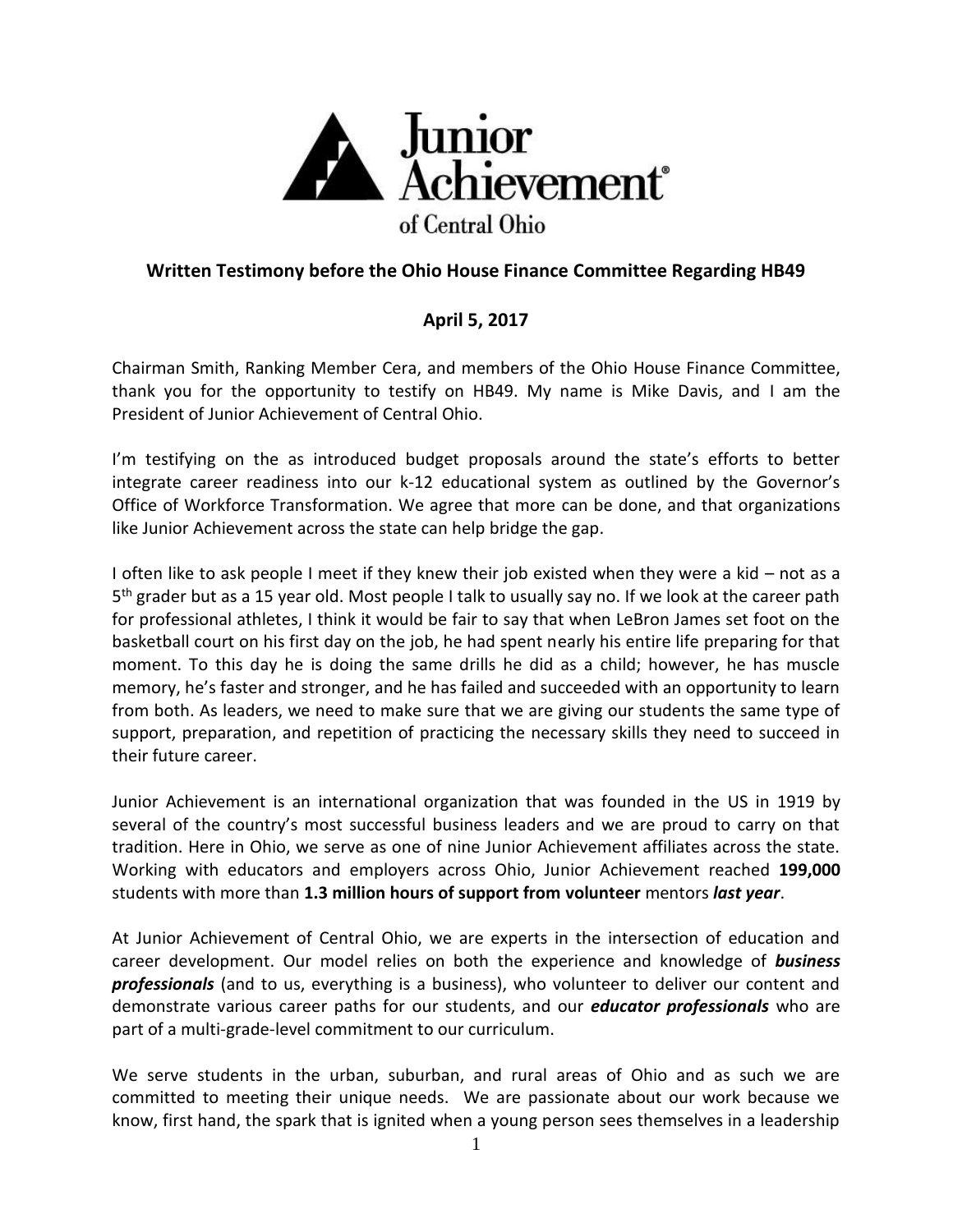role for the first time, or as a valued member of a team, or when a quiet idea becomes a big inspiration.

As policy makers, you are aware that the workplace of the 21st-century is demanding, requiring sophisticated skills, a strong work ethic, professionalism, and personal responsibility. *That's where Junior Achievement comes in.* 

We have the support of a national program to ensure that our work is informed by the latest research and best practices. In fact, all Junior Achievement programs are correlated to the Ohio Academic Content Standards for social studies for grades K-12 as well as the Common Core State Standards in English/ Language Arts and mathematics.

Junior Achievement's instructional model employs the talent, experience, and knowledge of volunteer professionals who deliver the Junior Achievement curriculum in the classroom while mentoring students. This allows students to make a meaningful connection to what they are learning in school and how it applies to the real world. We focus on getting kids ready by:

- **Teaching financial literacy.**
- **Igniting an entrepreneurial way of thinking.**
- **Helping them build skills for success in their careers and life.**

Our programs inspire students to dream big  $-$  but to also realize that their dreams are achievable. I would like to take a quick moment to talk about a few of the various programs Junior Achievement offers.

Our **JA In-Class** programs help prepare students for the real world by showing them how to generate income and effectively manage it, how to create jobs to make their communities more robust, and how to apply entrepreneurial thinking to the workplace. Students put these lessons into action and learn the value of contributing to their communities. JA In-Class programs are taught by trained volunteers, who each bring his or her personal experience, professional insight, and enthusiasm to the classroom.

The **JA BizTown** program provides 5th grade students with a realistic opportunity to experience how basic economic concepts are applied in the real world. By participating in JA BizTown, students experience the full responsibilities and opportunities that are part of a free enterprise system. They operate businesses including retail stores, manufacturing shops, media outlets, utility services, restaurants, banks, and even City Hall. Students learn firsthand what it takes to create and run a business, as well as personally earn and manage money.

The **JA Company Program** unlocks students' innate ability to fill a need or solve a problem in their community by launching a real business venture. This concept has proven effective in partnerships with schools and community organizations such as the Boys and Girls Clubs.